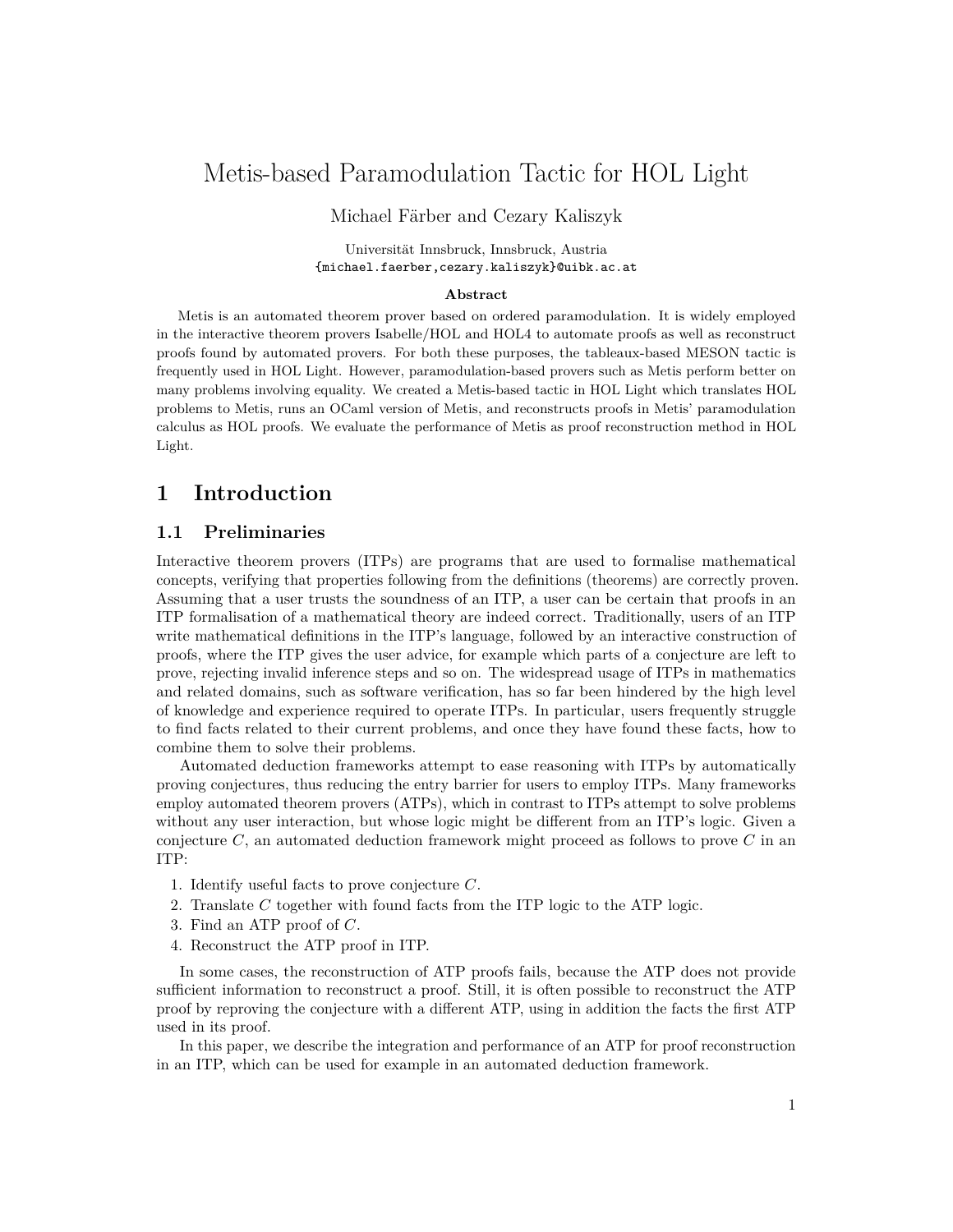#### **1.2 Related work**

HOL Light [\[Har96a\]](#page-8-0) and HOL4 [\[GM93\]](#page-8-1) are LCF-style interactive theorem provers with a small kernel. They feature several *tactics*, which serve the purpose to simplify goals. Examples of tactics are rewriting, decision procedures for arithmetic, and *β*-reduction. One of the most complex tactics in HOL Light is MESON [\[Har96b\]](#page-8-2): It translates the current goal along with an optional list of premises to first-order logic, where it attempts to find a proof with the tableaux method using the premises and then reconstruct the proof in HOL.

HOL(y)Hammer [\[KU15\]](#page-8-3) is an automated deduction framework for HOL4 and HOL Light. Given a conjecture, it attempts to find suitable premises, then calls external ATPs such as E [\[Sch13\]](#page-9-0), Vampire [\[KV13\]](#page-8-4), or Z3 [\[dMB08\]](#page-7-0), and attempts to reconstruct the proof using the premises used by the ATP. To reconstruct proofs, it uses tactics such as MESON, simplification, and a few other decision procedures, however, these are sometimes not powerful enough to reconstruct proofs found by the external ATPs.

Metis [\[Hur03\]](#page-8-5) is an ATP based on ordered paramodulation, which due to its small set of inference rules is specially suited for reconstruction. Furthermore, it is a proof search method that is frequently used in HOL4 and Isabelle/HOL [\[NPW02,](#page-8-6) [PS07\]](#page-9-1). As shown by the second author [\[KUV15\]](#page-8-7), Metis can solve many problems that tableaux-based methods included in HOL Light, such as MESON [\[Har96b\]](#page-8-2) and leanCoP [\[Ott08\]](#page-9-2), cannot solve. However, up to now, Metis was not available as proof search method in HOL Light.

The challenges that have to be overcome to create a Metis-based tactic in HOL Light are as follows.

- *Goal translation*. To convert a HOL problem to a FOL problem tractable by many ATPs, there exists a multitude of translation methods [\[Har96b,](#page-8-2) [Hur03,](#page-8-5) [MP08,](#page-8-8) [Bla12\]](#page-7-1), differing in their treatment of types,  $\lambda$ -terms, Hilbert's  $\epsilon$  operator and many more aspects.
- *Using Metis*. Metis is written in Standard ML, whereas HOL Light is written in OCaml. Calling Metis as an external program increases the burden on users because they need to install and maintain a separate program, whereas an OCaml port of Metis takes a considerable effort due to the size of its code base (around 900kB).
- *Proof reconstruction*. To recreate a proof found by Metis in HOL Light, it is necessary to translate all Metis inferences to equivalent HOL Light inferences, as well as to reconstruct the types of the variables used in the (untyped) Metis proof.

We investigated the effectiveness of a HOL Light tactic using Metis for proof reconstruction in automated deduction systems such as  $HOL(y)$ Hammer. To this end, we:

- created a HOL Light tactic that translates HOL problems to first-order logic, reusing parts of HOL Light's MESON infrastructure;
- ported a subset of Metis, namely its given-clause algorithm, to OCaml to allow proof search for first-order problems directly inside HOL Light; and
- created a proof reconstruction routine that translates Metis proofs to HOL Light proofs by using detailed Metis proof objects.

We evaluated the resulting tactic on two different datasets by comparing it with the HOL Light tactics MESON and a single complete strategy of leanCoP. Our new method reconstructs the largest number of problems in the shortest time.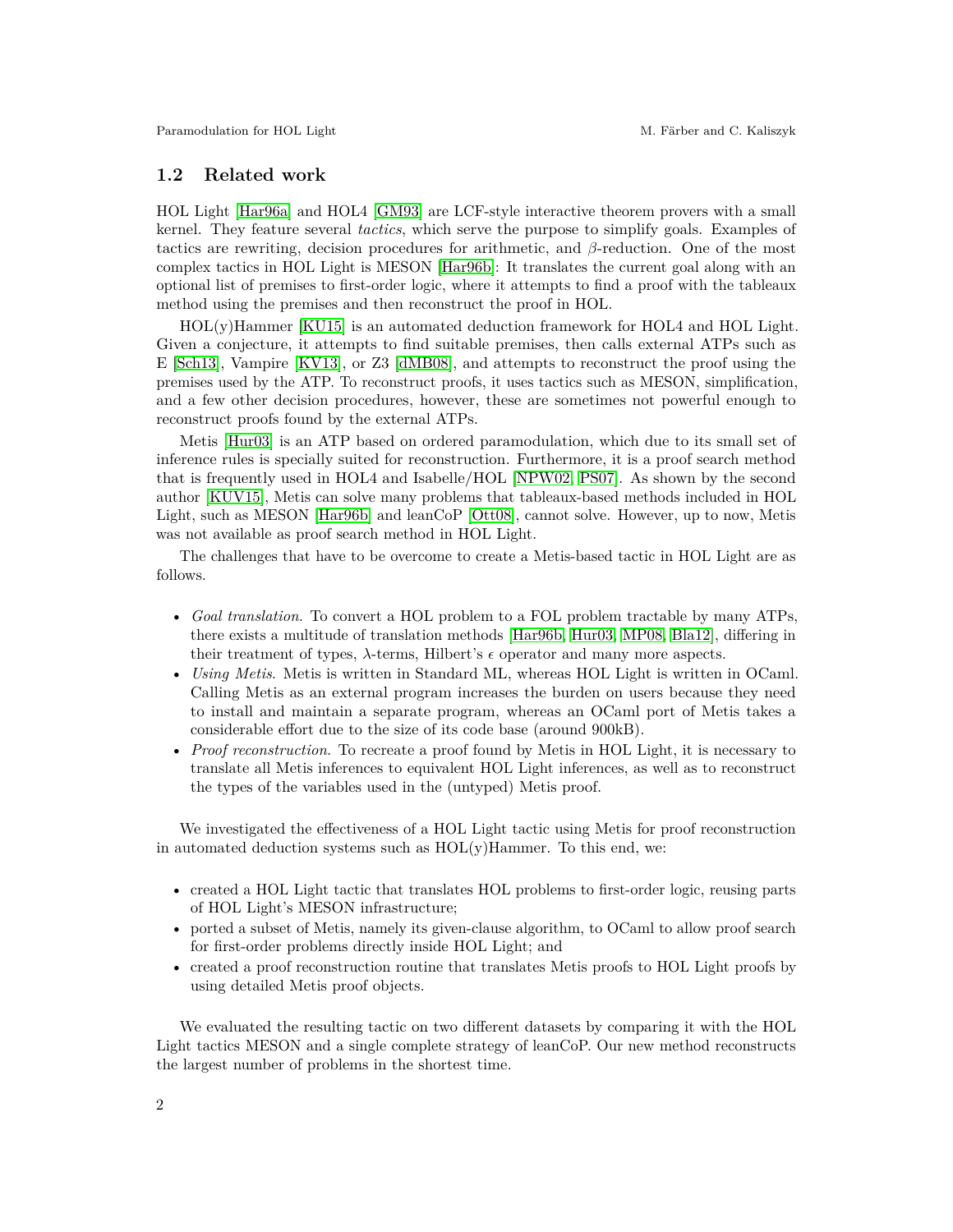# **2 Goal Translation**

To translate HOL goals to first-order logic, we reuse large parts of the corresponding MESON parts, as done for the HOL Light leanCoP tactic. The biggest difference is that we do not generate equality axioms, because Metis treats equality directly.

Consider the Flyspeck lemma length\_eq\_imp\_length\_tl\_eq as an example of a HOL goal to translate:

$$
|s_1| = |s_2| \implies |\text{tl } s_1| = |\text{tl } s_2|,
$$

where  $|x|$  stands for the length of a list x and tlx denotes the tail of a list x. An ATP found a proof of the conjecture using the following HOL Light theorems:

$$
\forall l.l \neq [] \implies |tl| = |l| - 1
$$
 (LENGTH\_TL)

$$
\forall l. |l| = 0 \iff l = [] \tag{LENGTH\_EQ_NIL}
$$

To reconstruct the ATP proof in HOL Light, one first refutes the goal:

$$
\neg(|s_1|=|s_2| \implies |\operatorname{tl} s_1|=|\operatorname{tl} s_2| \implies \bot,
$$

then one adds the ATP premises as assumptions via POLY\_ASSUME\_TAC. This tactic attempts to instantiate premises containing polymorphic constants (such as tl) with the types of the objects they are used with:

$$
\text{LENGTH\_TL} \implies \text{LENGTH\_EQ\_NIL} \implies \neg(|s_1| = |s_2| \implies |\text{tl } s_1| = |\text{tl } s_2|) \implies \bot
$$

Furthermore, the translation involves the following steps.

- Elimination of Hilbert's  $\epsilon$  operator:  $\epsilon x.Px$  denotes an object x for which  $Px$  holds. As the  $\epsilon$ operator is not available in Metis' first-order logic, HOL Light's SELECT\_ELIM\_TAC replaces occurrences of the form  $\epsilon x.Px$  by a fresh variable *v*, adding the assumption  $\forall x.Px \implies Pv$ . As this step does not preserve logical equivalence, it can make a provable goal unprovable.
- Fixing of function arities: If the same function appears multiple times in the goal with a different number of arguments, e.g. *fx* and *fxy*, it cannot be directly translated to a Metis FOL function, as they need to always be applied to the same number of arguments. The translation thus replaces applications of such functions with an application operator *I*, turning  $fx$  into  $If x$  and  $fxy$  into  $I(fx)y$ .
- Elimination of *λ*-abstractions (via *λ*-lifting), *β*-conversion
- Conversion to prenex normal form
- Instantiation of universally quantified variables with fresh variables
- Skolemisation
- Conversion to conjunctive normal form (CNF)
- Splitting: Performs case distinction for disjunctions, producing new subgoals. For example, this might break the goal  $a \vee b \vee c \implies g$  into subgoals  $a \implies g, b \implies g$ , and  $c \implies g$ . The splitting limit specifies the maximum number of times case distinction can be performed on a single disjunction.

This procedure deviates only marginally from those used in MESON and the HOL Light version of leanCoP. It produces untyped HOL problems, which correspond to Hurd's *uHOL* problem set [\[Hur03\]](#page-8-5). As Blanchette showed in his PhD thesis [\[Bla12\]](#page-7-1), encoding types as in Isabelle's Sledgehammer [\[MP08\]](#page-8-8) can increase the number of reconstructible problems. In Isabelle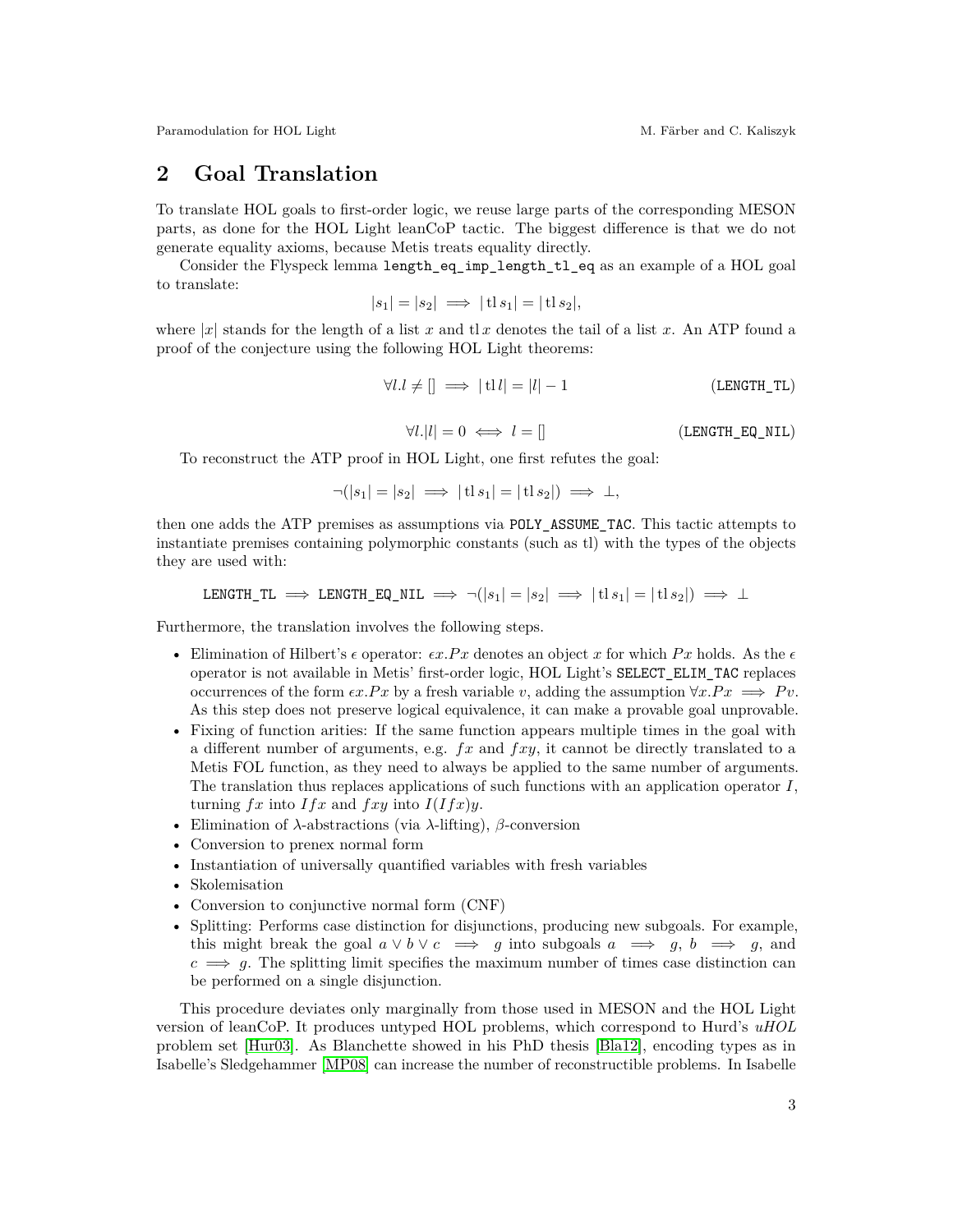and HOL4, several different translations (untyped and typed) are passed to the ATPs, thus increasing the chance of finding a proof. We expect similar gains for HOL Light when producing different translations, and due to the similarity of FOL translation methods in MESON, leanCoP, and Metis, we believe that all these methods could profit from such an improvement with relatively little adaptation.

For the particular problem at hand, the translation produces the following (untyped) FOL problem, where  $v_1$  and  $v_2$  are the only variables:

$$
v_1 = [] \vee |t1v_1| = |v_1| - 1
$$
 (LENGTH\_TL')  
\n
$$
\implies |v_2| \neq 0 \vee v_2 = []
$$
 (LENGTH\_EQ\_NIL $\implies$ )  
\n
$$
\implies |v_2| = 0 \vee v_2 \neq []
$$
 (LENGTH\_EQ\_NIL $\implies$ )  
\n
$$
\implies |s_1| = |s_2| \implies |t1s_1| \neq |t1s_2|
$$
 (negated conjecture)  
\n
$$
\implies \perp
$$

The set of assumptions that implies  $\perp$  are the clauses that are handed over to Metis.

#### **3 Metis**

Metis is an automated theorem prover based on ordered paramodulation. It accepts as input a set of clauses and runs a given clause algorithm that attempts to deduce from the clauses all possible inferences. If one of these inferences shows the empty clause  $\Box$  (which corresponds to  $\perp$  in HOL), Metis returns the proof tree for  $\Box$ . If it is not able to infer any new statements anymore and  $\square$  is not among the previous statements, then the original clause set is satisfiable. Because Metis is usually run on translations of negated conjectures  $(\neg C)$ , deducing the empty clause  $\Box$  corresponds to finding a proof for  $C$ .

Metis can be directly used in HOL4 and Isabelle/HOL, because both these projects are written in Standard ML. However, because HOL Light is written in OCaml, we cannot directly use Metis inside it. The first option to use Metis in HOL Light is to call it as external program from HOL Light, as done in HOL Light's Prover9 tactic. The disadvantage of this solution is that it increases the burden on users to install and maintain a separate executable, as well as that it requires us to parse the output of Metis. The second option is to translate Metis to OCaml in a way that it can be directly used inside HOL Light. The disadvantage of this solution is that it requires a lot of work, because the Metis source code weighs about 900kB (For comparison, MESON consists of 10kB of OCaml code, and leanCoP is only 1kB of Prolog.)

We manually ported Metis to OCaml. The port took about one week and resulted in about 400kB of code. We were able to reduce the size by omitting parts of the code (such as the TPTP parser) not related to the given clause algorithm as well as by reusing OCaml data structures that were manually implemented in the SML version of Metis.

In the next section, we show how to convert Metis proofs of  $\Box$  back to HOL Light proofs of ⊥.

### **4 Reconstruction**

While there exist stronger ATPs than Metis such as Vampire [\[KV13\]](#page-8-4) and Z3 [\[dMB08\]](#page-7-0), a reason to choose Metis for proof reconstruction is its small set of only six different proof rules. In a Metis proof, every inference is represented by the inference type (e.g. resolve), a list of premises,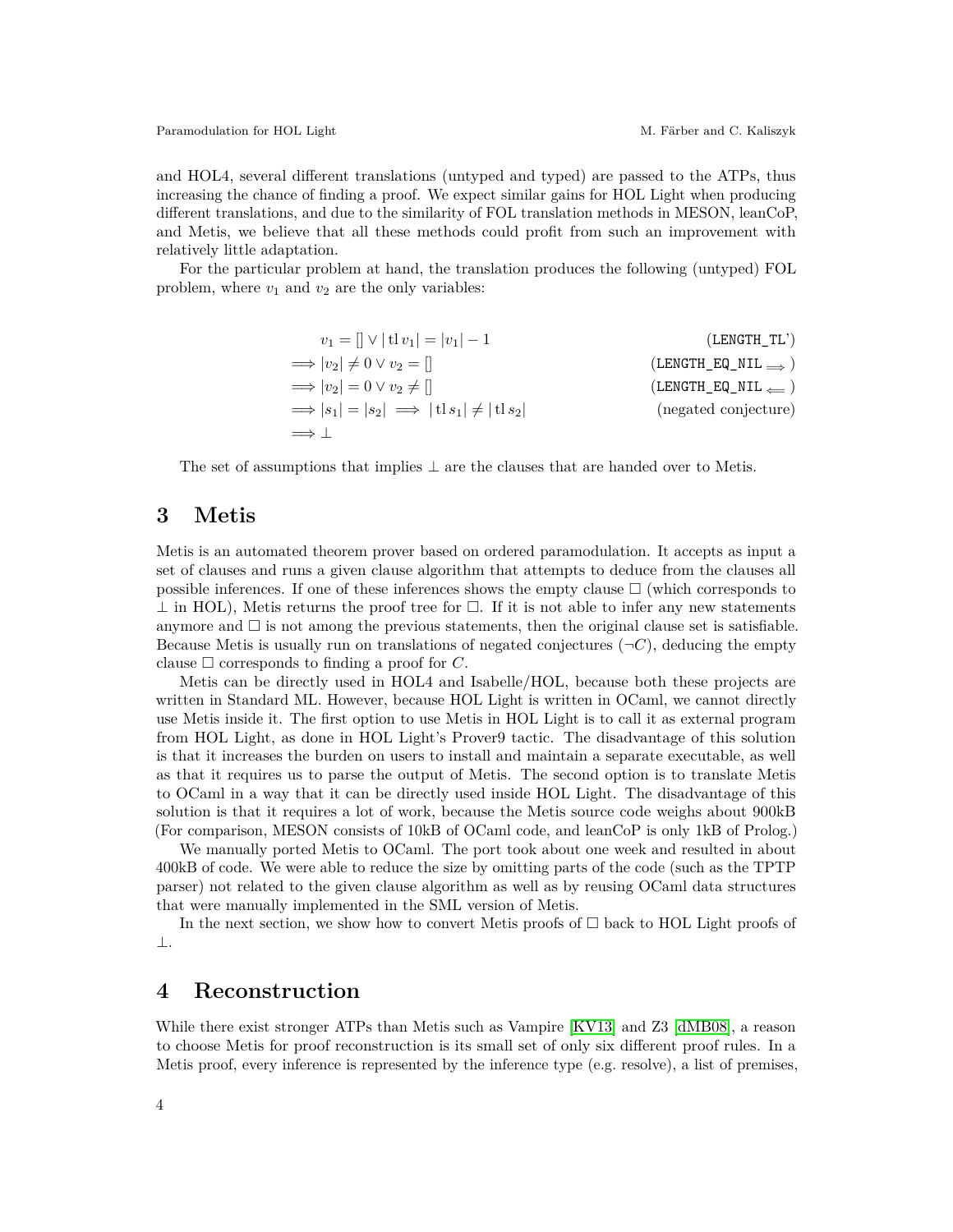<span id="page-4-0"></span>Table 1: Reconstruction of the Metis proof rules in HOL Light. Typewriter font (as in C) indicates HOL versions of corresponding Metis objects: In particular, *C* and *D* stands for clauses, *L* for a literal, *t* for a term, and *p* for a path (denoting the position of a subterm). The term of a literal *L* at position *p* is denoted by *L*[*p*], and the replacement of a subterm of *L* at position *p* by a term *t* is denoted by  $L[p \mapsto t]$ .

| HOL Light $(\mathcal{I}(i,m))$                                                                                                                                                                                                                                                                |
|-----------------------------------------------------------------------------------------------------------------------------------------------------------------------------------------------------------------------------------------------------------------------------------------------|
| $\overline{C}$ ASSUME                                                                                                                                                                                                                                                                         |
| $\frac{\sqrt{x.x}\sqrt{-x}}{L\sqrt{-1}}$ SPEC L                                                                                                                                                                                                                                               |
| $\frac{\mathcal{I}(C, m\{x \in \text{dom }\sigma \mid x \mapsto \text{Type}(\sigma(x))\})}{\sigma C}$ SUBST $\sigma$                                                                                                                                                                          |
| $\frac{\mathcal{I}(\{L\} \cup C, m)}{\underline{\texttt{L} \vee \texttt{C}} \quad \texttt{FRONT}\ \texttt{L}\quad \frac{\mathcal{I}(\{\neg L\} \cup D, m)}{\neg \texttt{L} \vee \texttt{D}}\ \texttt{RESONT}\ \neg \texttt{L}}{\texttt{C} \vee \texttt{D}}$                                   |
| $\overline{t=t}$ REFL t                                                                                                                                                                                                                                                                       |
| $\begin{array}{cc} \begin{array}{c} \overline{L} \,\, \text{ASSUME} & \overline{L[p] = t} \,\, \text{ASSUME} \\ \hline & \text{L[p \mapsto t]} \,\, & \text{PATH\_CONV p} \end{array} \\ \hline \neg(L[p] = t) \vee \neg L \vee L[p \mapsto t] & \text{DISCH\_DISJS} \end{array} \end{array}$ |
|                                                                                                                                                                                                                                                                                               |

and a conclusion. However, for proof reconstruction, it is convenient to have more information, such as the resolvent used in a resolution step. Conveniently, Metis provides a function to yield more detailed proof objects, similarly to the **proof trans** tool, which translates Prover9 [\[McC10\]](#page-8-9) proofs to a format that can be verified by the IVY proof checker [\[MS00\]](#page-8-10) and which is used in HOL Light's Prover9 tactic. We show the HOL Light inferences for each detailed Metis proof rule in [Table 1.](#page-4-0)

The reconstruction of a Metis proof is done recursively top-down, starting at the proof of the empty clause  $(\Box)$ . The HOL translation of a Metis inference *i* is denoted as  $\mathcal{I}(i, m)$ , where m is a map from variables to types, and the HOL translation of a whole Metis proof is  $\mathcal{I}(i_{\Box}, \{\})$ , where  $i_{\Box}$  is the Metis inference that proves  $\Box$ . The type map *m* is necessary because when reconstructing Metis inferences that contain terms where the type of variables cannot be inferred, such as  $x = x$ , it is necessary to know the type of the variable x to correctly reconstruct the inference in HOL.

The substitution rule is the key to successfully inferring variable types: When a substitution *σ* maps the variable *x* to a constant *c*, we can conclude that *x* will have the type of *c* in the remaining proof reconstruction branch. For example, consider the Metis proof in [Figure 1:](#page-5-0) When reconstructing the HOL proof of  $q(y) = f(x)$ , it is necessary to know the types of the variables *y* and *x*. The reconstruction can infer the types because the substitution rule was used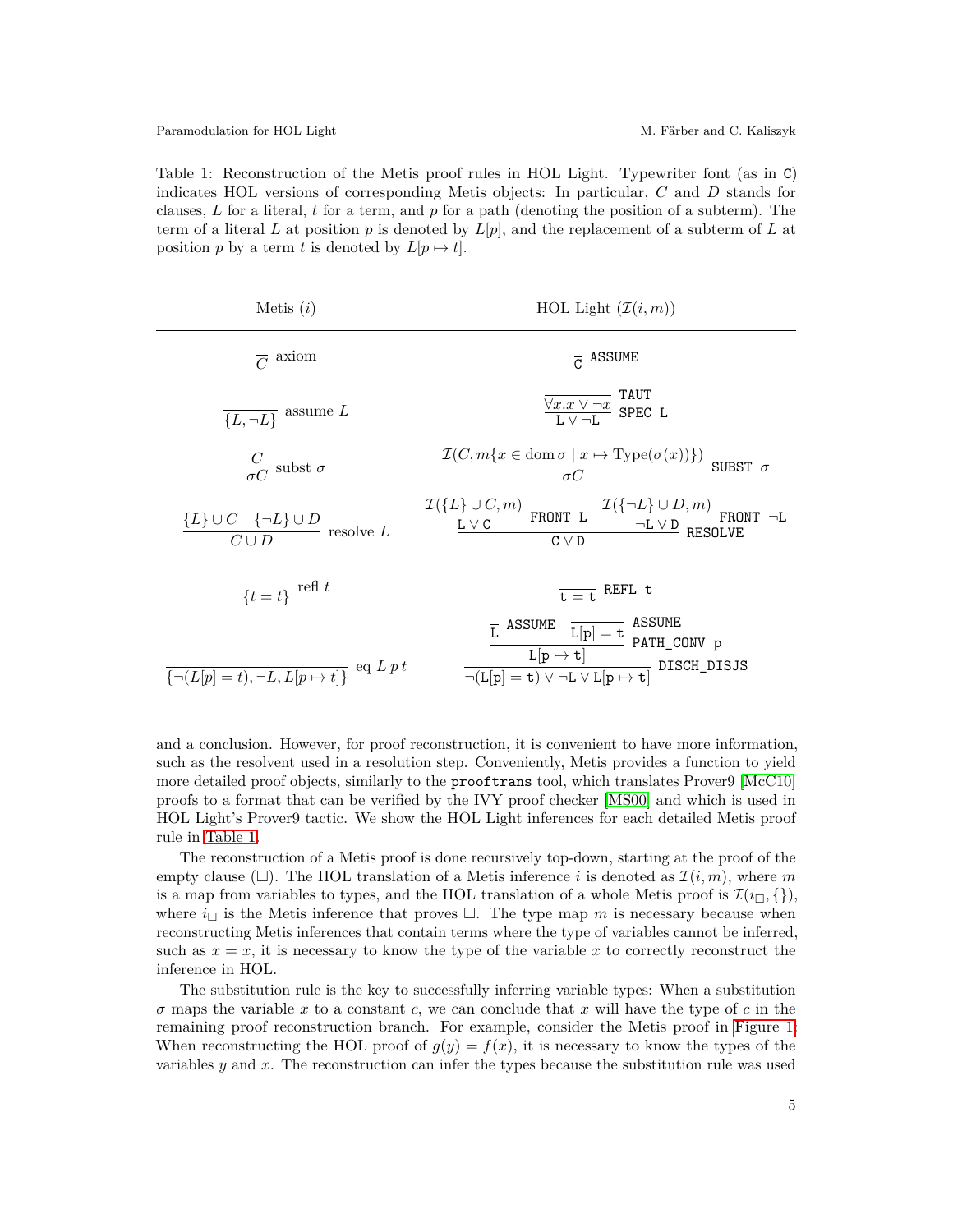<span id="page-5-0"></span>
$$
\frac{\overline{x_0 = x_0} \text{ refl } \overline{x_0 \neq x_0 \lor x_0 \neq y_0 \lor y_0 = x_0} \text{ eq}}{\frac{f(x) = g(y)}{f(x) \neq g(y) \lor g(y) = f(x)}} \text{ resolve}
$$
\n
$$
\frac{g(y) = f(x)}{g(a) = f(b)} \text{ subset}
$$
\n
$$
\frac{g(y) = f(x)}{\text{ resolve}}
$$
\n
$$
\frac{g(x) = f(b)}{\text{ resolve}}
$$
\n
$$
\frac{g(x) = f(b)}{\text{resource}}
$$

Figure 1: Metis proof of  $f(x) = g(y) \implies g(a) \neq f(b) \implies \bot$ .

in a lower part of the proof, instantiating *y* with *a* and *x* with *b*. As the types of *a* and *b* are known, the types of *y* and *x* can be inferred.

Metis stores clauses as sets of literals, whereas in HOL Light, clauses are represented by disjunctions of literals, where the order of the literals matters. We only have to deal with this difference in Metis' axiom rule; for if we naively build the disjunction of all Metis literals to create a HOL clause *C*, *C* will not necessarily match any assumption in the HOL goal because of the different order of literals. To account for this, we always convert all HOL assumptions and conclusions of the axiom rule to canonical form, which allows us to find the corresponding HOL assumption for a Metis axiom conclusion by simple comparison.

The paths used by Metis in the equality rule are not directly usable in HOL Light because of their different format; see [Figure 2](#page-6-0) for an example. To convert a path *p* in Metis format to HOL Light format, we require also the term *t* to which the path refers:

$$
\text{Path}(p, t) = \begin{cases} l^{|\vec{x}| - i - 1} \cdot r \cdot \text{Path}(x_i, p') & \text{if } t = f\vec{x} \land p = i : p' \\ \parallel & \text{otherwise.} \end{cases}
$$

Once the path is converted to HOL Light, we use it via PATH\_CONV to reconstruct equality inferences. The reconstruction also uses our DISCH\_DISJS rule which behaves like HOL Light's DISCH rule, but creates a disjunction instead of an implication.

## **5 Evaluation**

We use HOL Light (SVN revision: 193) to evaluate the reconstruction performance of three different methods.

- *MESON*: We use the version with a splitting limit of 8, as used by default in HOL Light.
- *leanCoP*<sup>−</sup>: We use a single strategy of the OCaml version of leanCoP integrated in HOL Light[\[KUV15\]](#page-8-7) without cut and without splitting. If cut is enabled, leanCoP may discard search branches. This leads to the loss of completeness, but was found to increase the number of proven problems in fixed time limits. As MESON and Metis use complete strategies, we use a complete strategy here as well.
- *Metis*: We evaluate our newly created Metis tactic<sup>[1](#page-5-1)</sup> using a splitting limit of 8 and the default Metis parameters.

A reconstruction problem consists of a conjecture and a set of dependencies which an ATP found to prove the conjecture. The ATP dependencies are obtained as in [\[KU14\]](#page-8-11). We evaluate

<span id="page-5-1"></span><sup>1</sup>Source for the Metis tactic and the evaluation is available at: [http://cl-informatik.uibk.ac.at/users/mfaerber/](http://cl-informatik.uibk.ac.at/users/mfaerber/tactics.html) [tactics.html](http://cl-informatik.uibk.ac.at/users/mfaerber/tactics.html)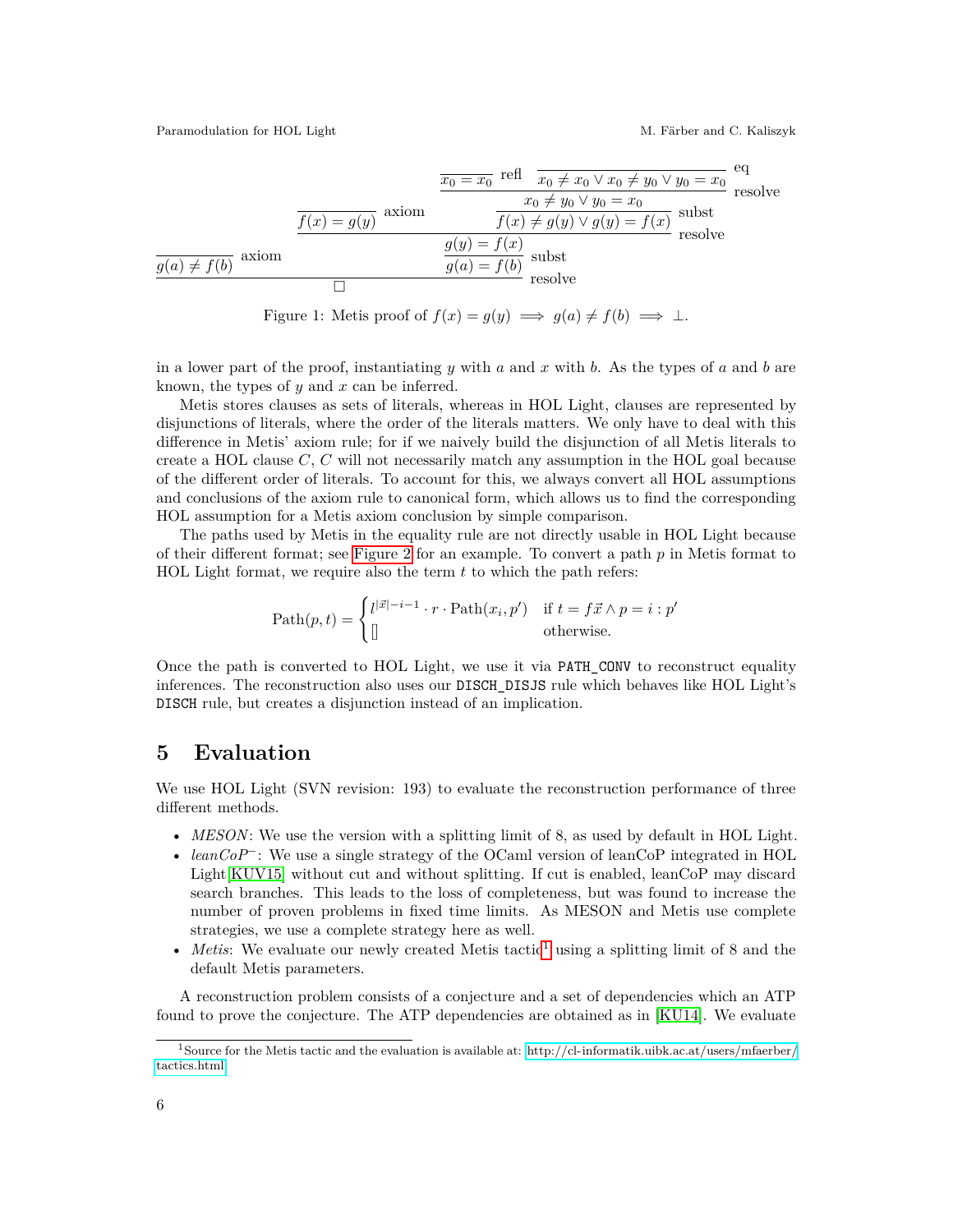<span id="page-6-0"></span>

Figure 2: Representations of the term  $f(a, b, c) = g(x)$  and the path to its subterm *c* ("13" in Metis, "lrr" in HOL Light).

<span id="page-6-1"></span>Table 2: Results for Flyspeck data (18956 problems, avg. 39.1 dependencies per problem).

| (a) Timeout: 5s             |              |            |              | $(b)$ Timeout: $30s$        |              |            |               |
|-----------------------------|--------------|------------|--------------|-----------------------------|--------------|------------|---------------|
| Prover                      | Proven       | Unique     | Time s       | Prover                      | Proven       | Unique     | Time [s]      |
| <b>MESON</b><br>$leanCoP^-$ | 6484<br>5352 | 225<br>113 | 1601<br>1732 | <b>MESON</b><br>$leanCoP^-$ | 6665<br>5609 | 191<br>102 | 8315<br>8921  |
| Metis                       | 6924<br>7552 | 889        | 1533<br>4866 | Metis                       | 7398<br>7918 | 1037       | 7193<br>24429 |

a problem by feeding the conjecture and the dependencies to a proof reconstruction method in HOL Light, such as:

```
let goal = "m \le n == > m..n = m INSERT (SUC m..n)" inlet dependencies = [NUMSEG_LREC; ADD1] (* found by an ATP *) in
MESON dependencies (parse_term goal);;
```
If the method can reconstruct the proof within a given time limit, the problem counts as proven.

As datasets, we use toplevel goals from Flyspeck (SVN revision: 3511) [\[HAB](#page-8-12)<sup>+</sup>15] as well as from HOL Light's standard library. We evaluate every problem in parallel on a 48-core server with AMD Opteron 6174 2.2 GHz CPUs, 320 GB RAM, and 0.5 MB L2 cache per CPU.

The results are given in [Table 2](#page-6-1) and [Table 3:](#page-7-2) Our Metis tactic performs better than leanCoP<sup>−</sup> and MESON, both in terms of speed as well as number of proven problems. The speed gains might be due to the fact that the FOL representations of some problems are satisfiable and therefore not provable, in which case Metis stops as soon as it finds a satisfiable assignment, whereas MESON and leanCoP continue trying to solve the problem.

We evaluated the Metis tactic without splitting (splitting limit  $= 0$ ), which we found to perform slightly worse than with splitting: For example, on the Flyspeck data with timeout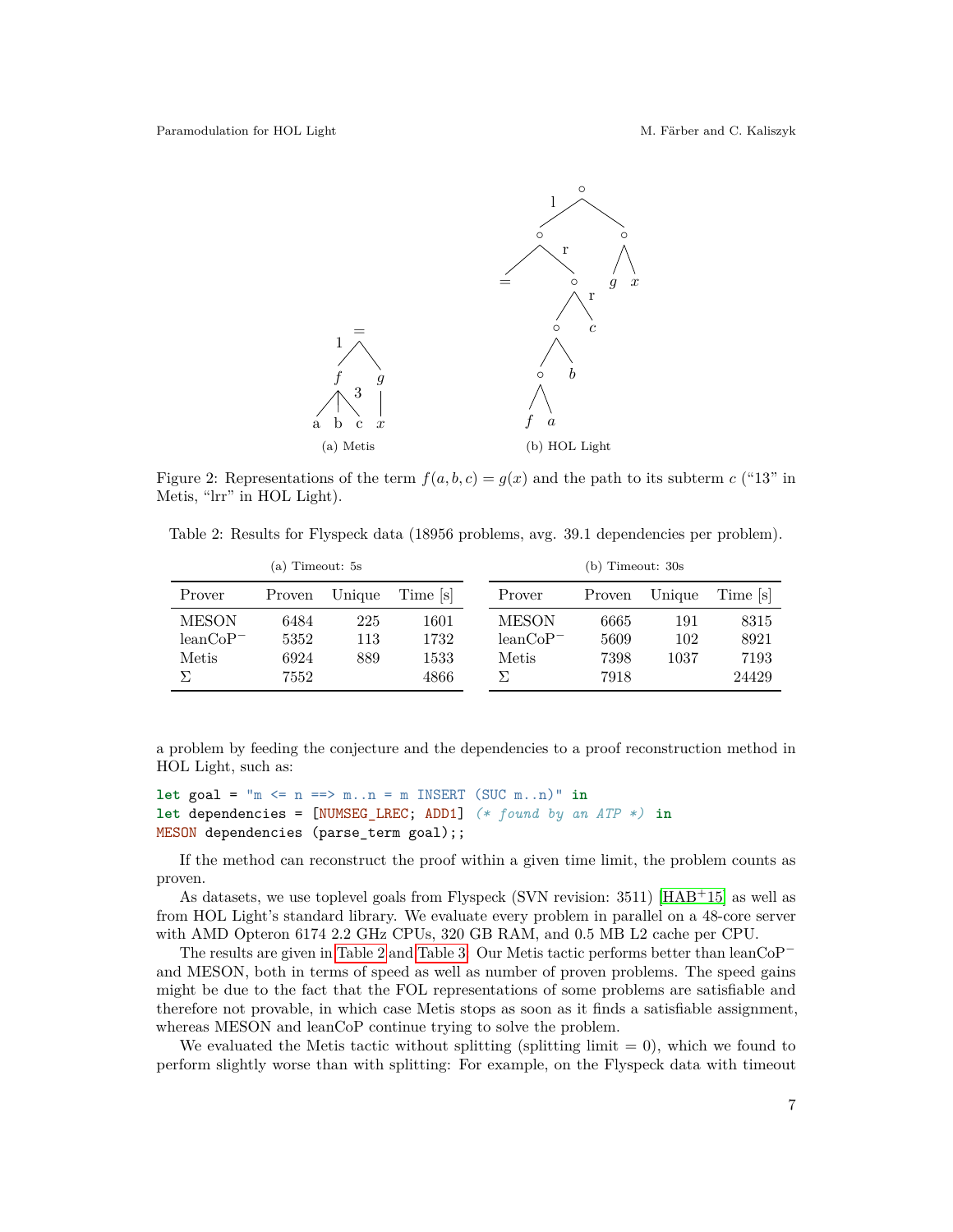| (a) Timeout: 5s |        |        |         |              | $(b)$ Timeout: $30s$ |        |         |
|-----------------|--------|--------|---------|--------------|----------------------|--------|---------|
| Prover          | Proven | Unique | Time  s | Prover       | Proven               | Unique | Time  s |
| <b>MESON</b>    | 1208   | 37     | 88      | <b>MESON</b> | 1236                 | 33     | 390     |
| $leanCoP^-$     | 957    |        | 114     | $leanCoP^-$  | 1019                 | 9      | 545     |
| Metis           | 1266   | 132    | 76      | Metis        | 1318                 | 132    | 252     |
|                 | 1357   |        | 278     |              | 1392                 |        | 1187    |

<span id="page-7-2"></span>Table 3: Results for HOL Light data (1773 problems, avg. 3.6 dependencies per problem).

5s, disabling splitting decreased the number of proven problems from 6924 to 6889, which still places Metis above the other methods.

In the evaluation we focused on a single strategy of the leanCoP tactic running inside HOL Light. Using the single cut strategy without completeness has a negative effect on the performance (contrary to the standalone results [\[KUV15\]](#page-8-7)). Enabling cut would *decrease* the number of proven problems, for example on the Flyspeck data with timeout 5s from 5352 to 3984 proven problems. The results of leanCoP with multiple strategies in [\[KUV15\]](#page-8-7) and our evaluation are also different for other reasons: the stand-alone OCaml version of leanCoP, whereas we the HOL Light version reuses the slower HOL Light structures. Even if its performance would match the stand-alone version, the results from [\[KUV15\]](#page-8-7) show that Metis is still very interesting as it complements leanCoP and MESON.

### **6 Conclusion**

We developed a HOL Light tactic using the paramodulation-based ATP Metis. This tactic can be used by  $HOL(y)$ Hammer to reconstruct proofs found by stronger ATPs, or it can be used directly by users as a proof search method. For the Flyspeck dataset at timeout 30s, our tactic was able to reconstruct over 7% more proofs than the union of MESON and the complete strategy of the HOL Light version of leanCoP, while being the fastest proof reconstruction method of the three. Further experiments could be conducted with different translations from higher-order to first-order logic, as done for Isabelle [\[Bla12\]](#page-7-1).

An interesting future direction is the integration of machine learning techniques techniques similar to those used in MaLeCoP [\[UVŠ11\]](#page-9-3) to reduce the search space. Providing multiple strategies, including incomplete ones, would allow directly comparing Metis to leanCoP.

#### **Acknowledgements**

This work has been supported by the Austrian Science Fund (FWF) grant P26201.

#### **References**

- <span id="page-7-1"></span>[Bla12] Jasmin C. Blanchette. *Automatic Proofs and Refutations for Higher-Order Logic*. PhD thesis, Universität München, 2012.
- <span id="page-7-0"></span>[dMB08] Leonardo M. de Moura and Nikolaj Bjørner. Z3: an efficient SMT solver. In *Tools and Algorithms for the Construction and Analysis of Systems, 14th International*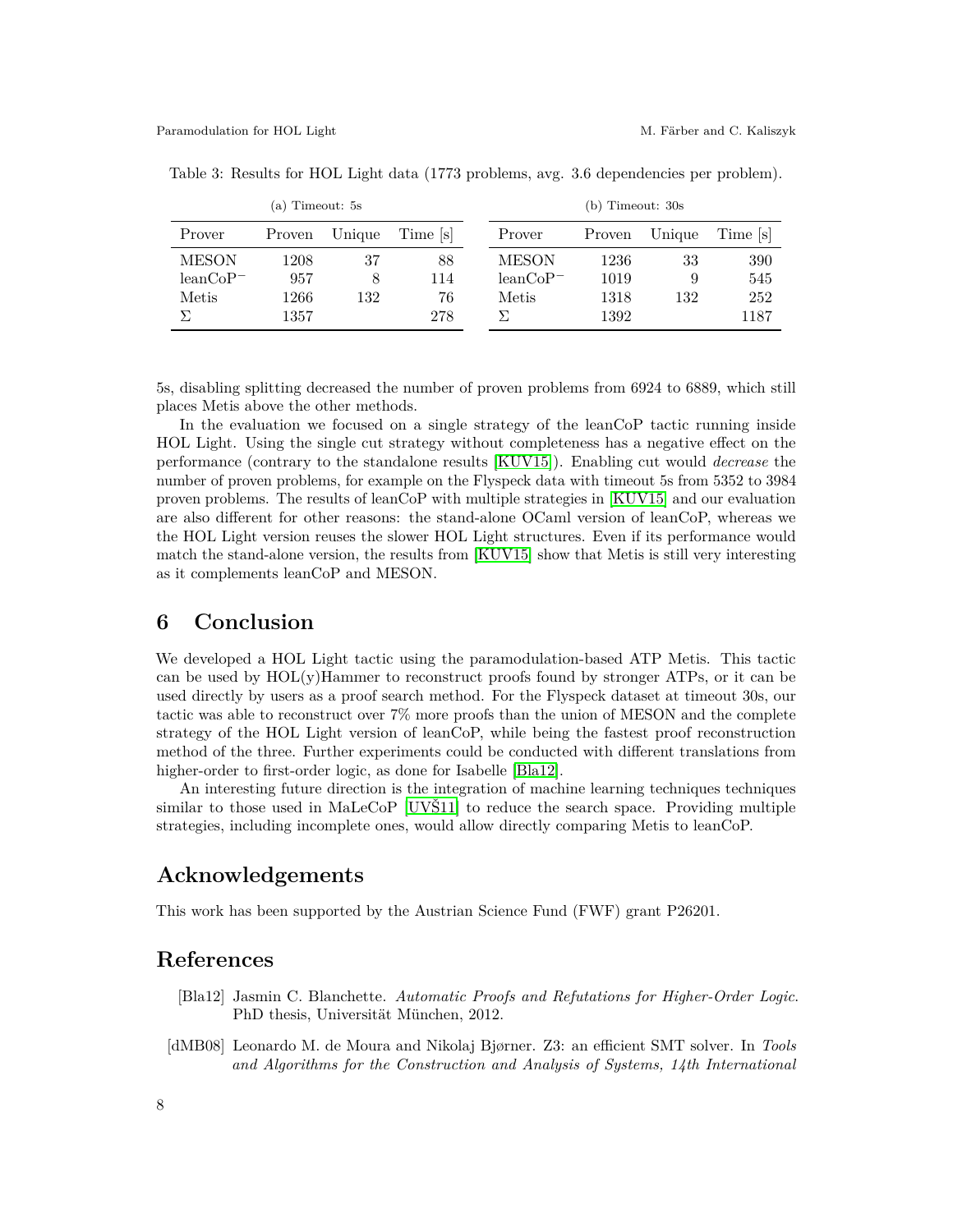*Conference, TACAS 2008, Hungary, March 29-April 6, 2008. Proceedings*, pages 337–340, 2008.

- <span id="page-8-1"></span>[GM93] Michael J.C. Gordon and Thomas F. Melham. *Introduction to HOL: A Theorem Proving Environment for Higher Order Logic*. Cambridge University Press, 1993.
- <span id="page-8-12"></span><span id="page-8-2"></span><span id="page-8-0"></span>[HAB<sup>+</sup>15] Thomas C. Hales, Mark Adams, Gertrud Bauer, Dat Tat Dang, John Harrison, Truong Le Hoang, Cezary Kaliszyk, Victor Magron, Sean McLaughlin, Thang Tat Nguyen, Truong Quang Nguyen, Tobias Nipkow, Steven Obua, Joseph Pleso, Jason Rute, Alexey Solovyev, An Hoai Thi Ta, Trung Nam Tran, Diep Thi Trieu, Josef Urban, Ky Khac Vu, and Roland Zumkeller. A formal proof of the Kepler conjecture. *CoRR*, abs/1501.02155, 2015.
	- [Har96a] John Harrison. HOL Light: A tutorial introduction. In *Formal Methods in Computer-Aided Design, First International Conference, FMCAD '96, Palo Alto, California, USA, November 6-8, 1996, Proceedings*, pages 265–269, 1996.
	- [Har96b] John Harrison. Optimizing proof search in model elimination. In *Automated Deduction - CADE-13, 13th International Conference on Automated Deduction, New Brunswick, NJ, USA, July 30 - August 3, 1996, Proceedings*, pages 313–327, 1996.
	- [Hur03] Joe Hurd. First-order proof tactics in higher-order logic theorem provers. In *Design and Application of Strategies/Tactics in Higher Order Logics, number NASA/CP-2003-212448 in NASA Technical Reports*, pages 56–68, 2003.
	- [KU14] Cezary Kaliszyk and Josef Urban. Learning-assisted automated reasoning with Flyspeck. *J. Autom. Reasoning*, 53(2):173–213, 2014.
	- [KU15] Cezary Kaliszyk and Josef Urban. HOL(y)Hammer: Online ATP service for HOL Light. *Mathematics in Computer Science*, 9(1):5–22, 2015.
- <span id="page-8-11"></span><span id="page-8-7"></span><span id="page-8-5"></span><span id="page-8-3"></span>[KUV15] Cezary Kaliszyk, Josef Urban, and Jiří Vyskočil. Certified connection tableaux proofs for HOL Light and TPTP. In Xavier Leroy and Alwen Tiu, editors, *Proceedings of the 4th ACM-SIGPLAN Conference on Certified Programs and Proofs*, pages 59–66, 2015.
- <span id="page-8-4"></span>[KV13] Laura Kovács and Andrei Voronkov. First-order theorem proving and Vampire. In *Computer Aided Verification - 25th International Conference, CAV 2013, Saint Petersburg, Russia, July 13-19, 2013. Proceedings*, pages 1–35, 2013.
- <span id="page-8-9"></span>[McC10] William McCune. Prover9 and Mace4. 2005–2010.
- <span id="page-8-8"></span>[MP08] Jia Meng and Lawrence C. Paulson. Translating higher-order clauses to first-order clauses. *J. Autom. Reasoning*, 40(1):35–60, 2008.
- <span id="page-8-10"></span>[MS00] William McCune and Olga Shumsky. Ivy: A preprocessor and proof checker for firstorder logic. In M. Kaufmann, P. Manolios, and J Moore, editors, *Computer-Aided Reasoning: ACL2 Case Studies*. Kluwer Academic Publishers, 2000.
- <span id="page-8-6"></span>[NPW02] Tobias Nipkow, Lawrence C. Paulson, and Markus Wenzel. *Isabelle/HOL - A Proof Assistant for Higher-Order Logic*, volume 2283 of *Lecture Notes in Computer Science*. Springer, 2002.